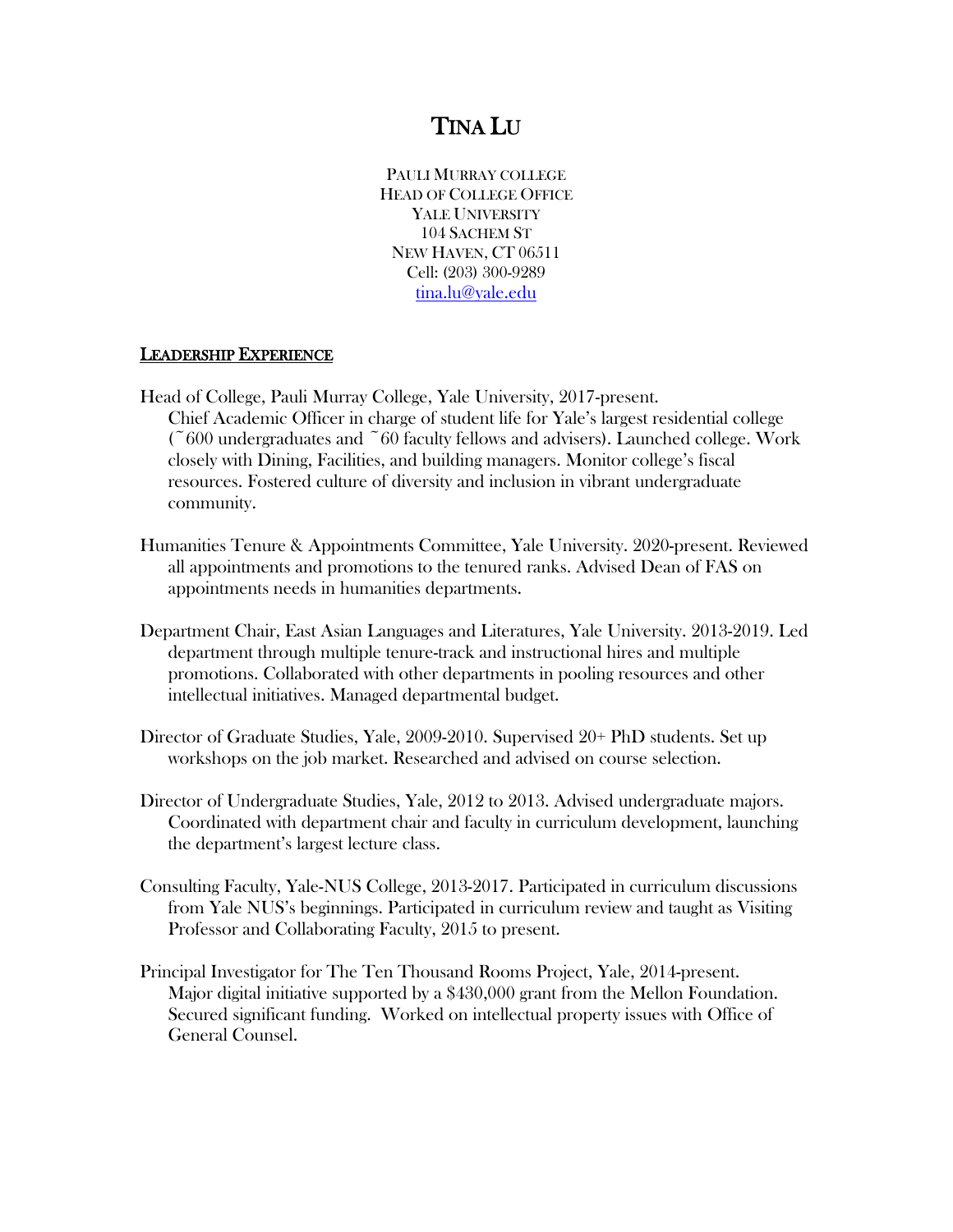Founding Member of the Six Pretty Good Initiative, Yale, 2019-present. An on-ramp to the humanities, now enrolling >100 first years. [https://news.yale.edu/2019/10/08/six](https://news.yale.edu/2019/10/08/six-pretty-good-books-professors-cultivate-community-readers)[pretty-good-books-professors-cultivate-community-readers](https://news.yale.edu/2019/10/08/six-pretty-good-books-professors-cultivate-community-readers)

#### ACADEMIC APPOINTMENTS

- Colonel John Trumbull Professor of East Asian Languages and Literatures, Yale University. Professor, 2008 to present.
- Associate Professor of Chinese Literature (with tenure), Department of East Asian Languages and Civilizations, University of Pennsylvania. 2004-2008.
- Assistant Professor of Chinese Literature, Department of East Asian Languages and Civilizations, University of Pennsylvania. 1998-2004.

#### **EDUCATION**

- Ph.D., Comparative Literature, Harvard University, 1998. Dissertation: Persons, Personae, Personages: Identity in Mudan ting and Taohua shan.
- A.B., East Asian Languages and Civilizations, Harvard College, summa cum laude, 1990. Elected to Phi Beta Kappa junior year.

#### BOOKS

- A Coin, A Severed Head: Fungibility and Ownership in Seventeenth-Century China. Manuscript of 90,000 words, completed draft available upon request. Forthcoming, through Asia Center, Harvard University Press.
- How to read The Anatomy of Lenses. Manuscript in preparation.
- Co-Editor with Andrew Schonebaum, Approaches to Teaching The Story of the Stone. Modern Languages Association, 2012. Author of "The End of Stone," "Dreams, Subjectivity, and Identity in Stone."
- Accidental Incest, Filial Cannibalism, and Other Peculiar Encounters in Late Imperial Literature. Asia Center, Harvard University Press, 2008.
- Persons, Roles, and Minds: Identity in Peony Pavilion and Peach Blossom Fan. Stanford University Press, 2001.

Published in Chinese as: <人物、角色与心灵>. 译者: 白華山. 江苏人民出版社, 2014.

#### **OTHER MAJOR PROJECTS**

- Xu Wei and The Cultural Frontiers of the Sixteenth Century. A collaborative project in process supported by the ACLS and the CCK Foundation. 2013-present.
- "The Literary Culture of the Late Ming  $(1573-1644)$ ," in The Cambridge History of Chinese Literature, 2010. Contribution of 40,000 words.

#### ARTICLES AND TRANSLATIONS

- Casual Expressions of Idle Feeling: A Full Translation of Xianqing ouji, under contract, Oxford University Press.
- "Genre as Ideology," Harvard Journal of Asiatic Studies, forthcoming 2022.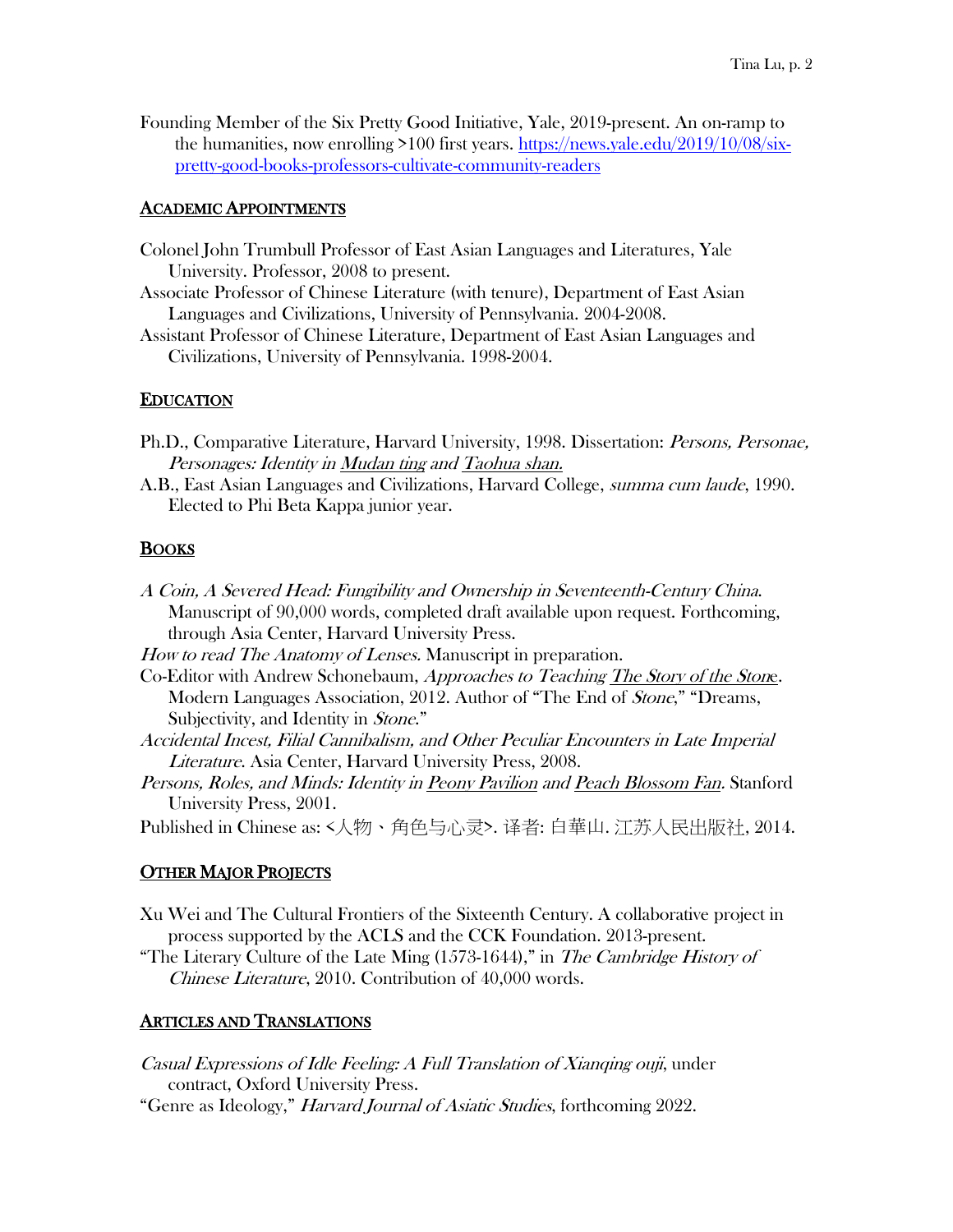- "The Place of the Outsider," in Reading Text and World: Literary History in and beyond China. Harvard University Asia Center, eds. Xiaofei Tian, Jack Chen, Sarah Allen, forthcoming 2022.
- "The Politics of Li Yu's Xianqing ouji," *Journal of Asian Studies*, 2022. [https://www.cambridge.org/core/journals/journal-of-asian](https://www.cambridge.org/core/journals/journal-of-asian-studies/article/abs/politics-of-li-yus-xianqing-ouji/FF4031CCF0C3F3DEA2A108F084908ADD)[studies/article/abs/politics-of-li-yus-xianqing](https://www.cambridge.org/core/journals/journal-of-asian-studies/article/abs/politics-of-li-yus-xianqing-ouji/FF4031CCF0C3F3DEA2A108F084908ADD)[ouji/FF4031CCF0C3F3DEA2A108F084908ADD](https://www.cambridge.org/core/journals/journal-of-asian-studies/article/abs/politics-of-li-yus-xianqing-ouji/FF4031CCF0C3F3DEA2A108F084908ADD)
- "Interiority in Jinpingmei cihua," in Approaches to Teaching The Plum in the Golden Vase, in proofs, forthcoming 2022. 69-79.
- "Emotion as a Literary Problem in Chen Jiru's Prose" in Between East and West: Emotions in non-fictional representations of the individual (1600-1850), ed. Malina Stefanovska. Palgrave, 2021. 113-132.
- "If Not Philosophy, What Is Xinxue?" Harvard Journal of Asiatic Studies, 80/1: June 2020, 123-164.
- Translation of Li Yu, "A Handful of Snow," in The Hawaii Reader in Traditional Chinese Culture, 2004.
- "Zhaoshibei 3 and the Boundary Problem in Late Imperial Narrative," Late Imperial China 24: 1, 2003. 1-32.

## **REVIEWS**

- Review of Maram Epstein's *Competing Discourses: Orthodoxy, Authenticity, and* Engendered Meanings in Late Imperial Chinese Fiction. Harvard Journal of Asiatic Studies (June 2002) 62: 210-219.
- Review of Paul Ropp's *Banished Immortal: Searching for Shuangqing, China's* Peasant Woman Poet. The Journal of Asian Studies (May 2002) 61:708-711.

## SELECTED TALKS, PAPERS, AND WORKSHOPS

- "The Huaben as Internet Literature," Association of Asian Studies, Hawaii, March 2022, panel: Toward a Theory of Late Imperial Chinese Media.
- "Jingshi: What It Wasn't," Stanford University, Department of Asian Languages, March 10, 2022.
- "The Politics of Li Yu's Xianqing ouji," Harvard China Humanities Seminar, February 23. 2021.
- "In Defense of Jamesonian Historicism," Round Table on Historicism, MLA, 2021. (Originally scheduled for Toronto, presented online.)
- "Zhang Dai and the Aesthetics of Slavery," UCLA Center for Chinese Studies Lecture Series. August 4, 2020.
	- https://www.youtube.com/watch?v=geMqOpdGSi8
- "Where is Slavery?" workshop on Slavery in Early Modern East and Southeast Asia, Harvard Journal of Asiatic Studies. Originally scheduled for March 2020, canceled by COVID, virtual conference July-August 2020.
- "On the Case of Story of the Stone's Jiang Yuhan," Association of Asian Studies, Boston, March 2020, panel: People as Commodities among the Early Modern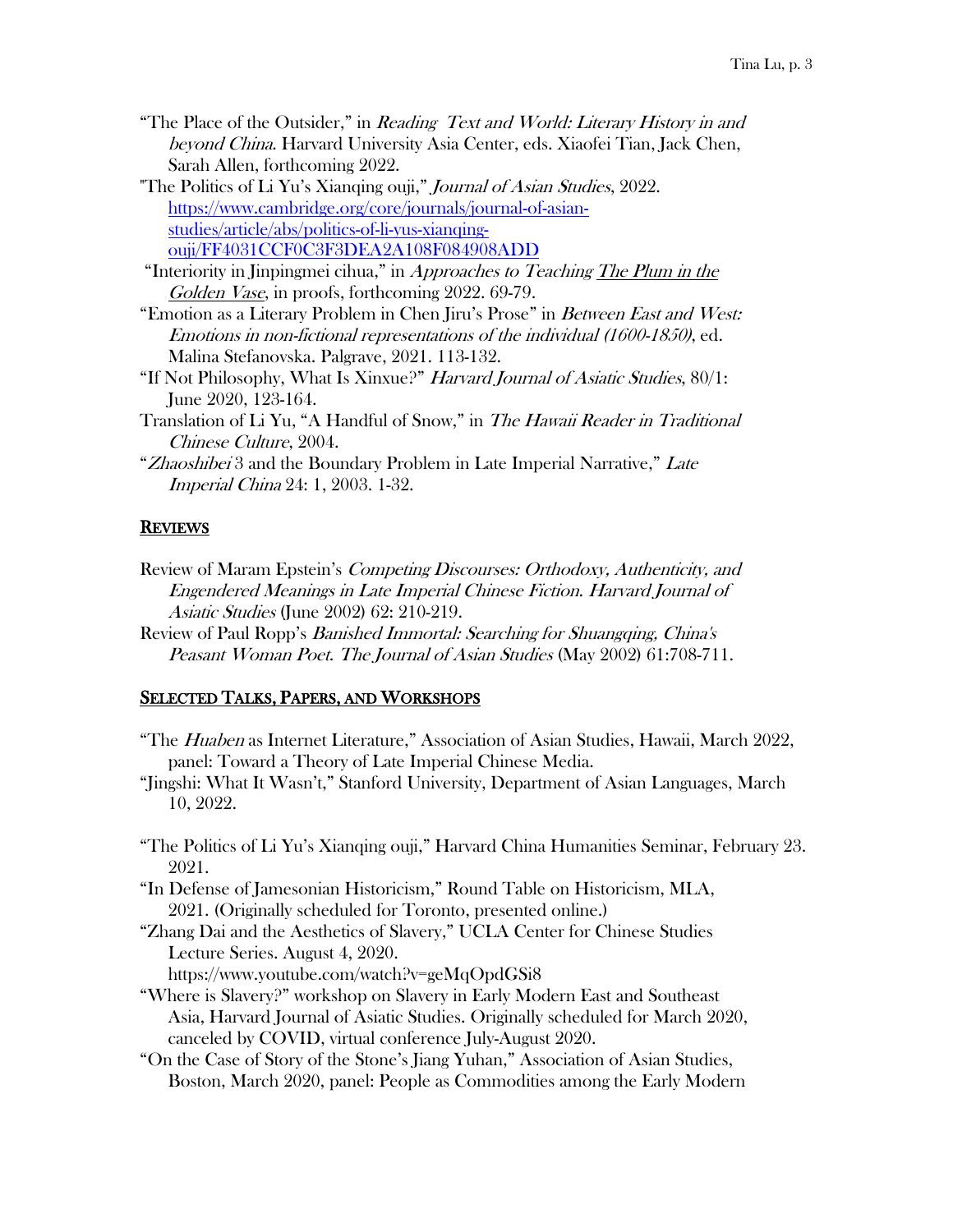Chinese and in the Qing Empire. Rescheduled as Zoom conference, August 2020. Canceled by COVID.

- "Vision as Psychology," Jin Ping Mei and the World: Translation and Transculturation, a Symposium in Honor of David Tod Roy. Harvard. December 2019. By invitation.
- "A Week in Jiangnan, on a Middle-Class Salary: Some thoughts on Zhang Dai and Li Yu," Columbia Premodern China Lecture Series. November 2019. By invitation.
- "What you can buy and what you can't: Two Essays from Xianqing ouji," Cornell Classical Chinese Colloquium. October 2019. By invitation.
- "A Reading of Yizhongyuan," in Art in Drama, reading workshop sponsored by the ACLS. October 2019. By invitation.
- "Reading, Re-Reading, and Yizhongyuan," Aesthetics of Embodiment: Drama, Ritual, and Food in Traditional Sinitic Culture. Arizona State University. April 2019. By invitation.
- "Print Culture as Platform in Seventeenth-Century China," Confucius Institute Lecture Series, University of Michigan. April 2019. By invitation.
- "Betwixt Text and Tricks: The Literary Cultures of Madiao," Association of Asian Studies, Denver. Panel: Moves On and Off the Board: (Early) Modern Cultures of Play in East Asia and Beyond. April 2019.
- "The Playing Card," Modern Languages Association (MLA), Chicago. Panel: Words and Things. January 2019.
- "Reading Characters, Reading Minds," Modern Languages Association (MLA), Chicago. Panel: Lying Minds in Chinese Literature. January 2019.
- Xu Wei and the Frontiers of the Sixteenth Century," China Studies Workshop, NYU. December 2018. By invitation.
- "Disciplines of the Mind," Keynote at Critical Asian Humanities Workshop, Duke University. April 2018. By invitation.
- "Vernacularity and Late Ming Mind," Modern Languages Association (MLA), New York. Panel: Cognitive Studies and Chinese Literature. January 2018.
- "Huaben and Mind," China Humanities Seminar, Harvard University, October 2017. By invitation.
- "Platform and Design: The Case of the Ten Thousand Rooms," Anxieties of Abundance, Johns Hopkins University, October 2017. By invitation.
- "The Hell Were They Thinking," Toronto China Studies Workshop, University of Toronto, April 2017. By invitation.
- "The Problem of the Telescope," A Cross-Cultural Consideration of Early Modern Techne, Humanity/Humanities Workshop Grant, Whitney Humanities Center, Yale University, April 2017.
- "In the Absence of Glass," Thinking Through Things, Johns Hopkins University, Baltimore, MD. September 2016. By invitation.
- "What Happens in Six Months," China Studies Series, UCLA, Los Angeles, CA. October 2016. By invitation.
- "Textual Platform as Text," Association for Asian Studies (AAS), Panel: Digital Humanities and Chinese Cultural Studies, April 2016.
- "Some Thoughts on the Revolving Lantern," UCLA, February 2016.
- "Xu Wei and the Cultural Frontiers of the Sixteenth Century," workshop organizer, sponsored by the ACLS and Yale's Council for East Asian Studies, August 2015.
- 徐渭雜劇《狂鼓史》與其幕府生涯. Academia Sinica, Taipei, May 2015. By invitation. In Chinese.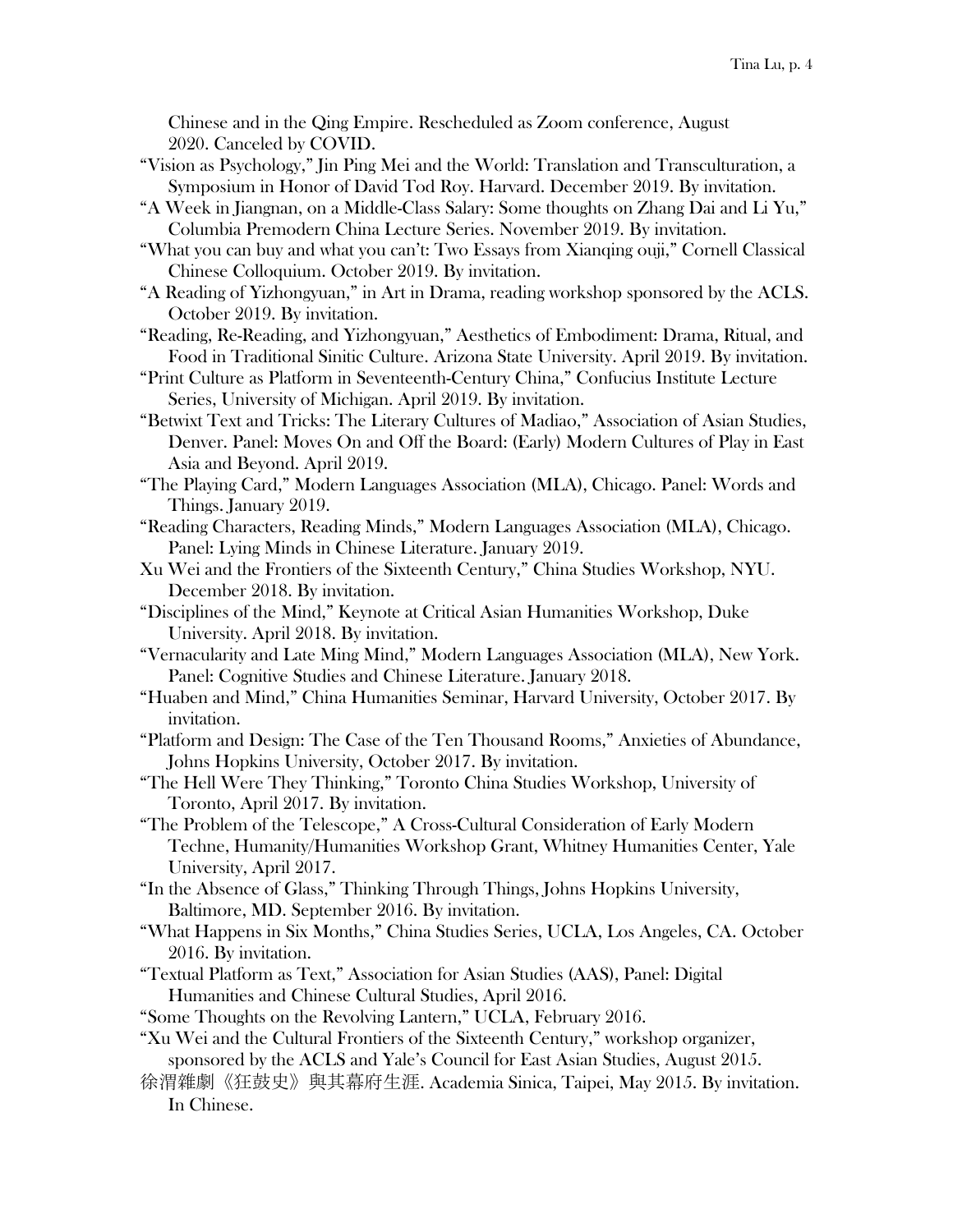"Lamplight and Seeing," Wesleyan University, September 2014. By invitation.

- "The Clue, The Relic, The Prop," Whitney Humanities Center, Yale University, September 2014. By invitation.
- "Interdisciplinary Perspectives on Xu Wei (1521-1590)," workshop organizer, sponsored by the ACLS, August 2014.
- "The Indexical Gesture in Li Yü's Dramas, " Association of Asian Studies, Philadelphia, March 2014.
- "A Workshop on Xu Wei," workshop organizer, sponsored by the Chiang Ching-kuo Foundation, June 2013.
- "Solids and Surfaces in Chinese Drama," Elvera Kwang Siam Lim Memorial Lecture, University of California, Berkeley. October 2011. By invitation.
- "News and Opinion in Seventeenth-Century China," interdisciplinary workshop; Yale University, May 16-18, 2010.
- "Gambling in the Late Ming," China Humanities Seminar, Harvard University. April 2010. By invitation.
- "The End of Stone," Workshop on Ming-Qing Literature, New School/Columbia University. November 2008. By invitation.
- "Stone as Prop," Association for Asian Studies (AAS), Atlanta. Panel: The Material of The Stone: New Approaches to Honglou meng. March 2008.
- "'The Governor of Southern Bough,' or The Problem of Time Travel in the Ninth Century," Modern Languages Association (MLA), Philadelphia. Panel: Time Travel in Asian Literature. December 2007.
- "Balzac, Monkeys, and Rouputuan's Public Sphere, " Conference on "The Power of Words: In Honor of Stephen Owen." Harvard University. October 2006. By invitation.
- "A Decapitated Head," Columbia Society of Fellows. February 2006. By invitation.
- "Writing and Authority in Late Imperial China," Conference on Rhetoric in Traditional China. University of Pennsylvania. May 2004.
- "Why Jia Qiaojie Has to Marry a Farmer's Son and Other Musings on Honglou meng," Yale University, the Council on East Asian Studies. April 2004. By invitation.
- "The Geography of the Late Imperial Moment." Harvard University, East Asia Center. November 2003. By invitation.
- "The Geography of Exchange, or An Atlas of the *Huaben*," University of California, Berkeley. February 2003. By invitation.
- "The Story of the Stone: Where are we, anyhow?," conference on "The Eighteenth" Century Through The Story of the Stone" (co-organized by Tina Lu and Matthew Sommer), University of Pennsylvania. April 2001.
- "Reading Eighteenth-Century China through *Dream of the Red Chamber*" (coorganized with Matthew Sommer), interdisciplinary conference on late imperial China's greatest vernacular novel as window on elite society and culture; University of Pennsylvania, April 27-28, 2001.
- "Man and Wife Separated," conference on "Literature Across the Ming-Qing Transition," Harvard-Yenching Institute, Harvard University. May 2001. By invitation.
- "Jade Horses and Apes' Blood," Cornell University. February 2001. By invitation.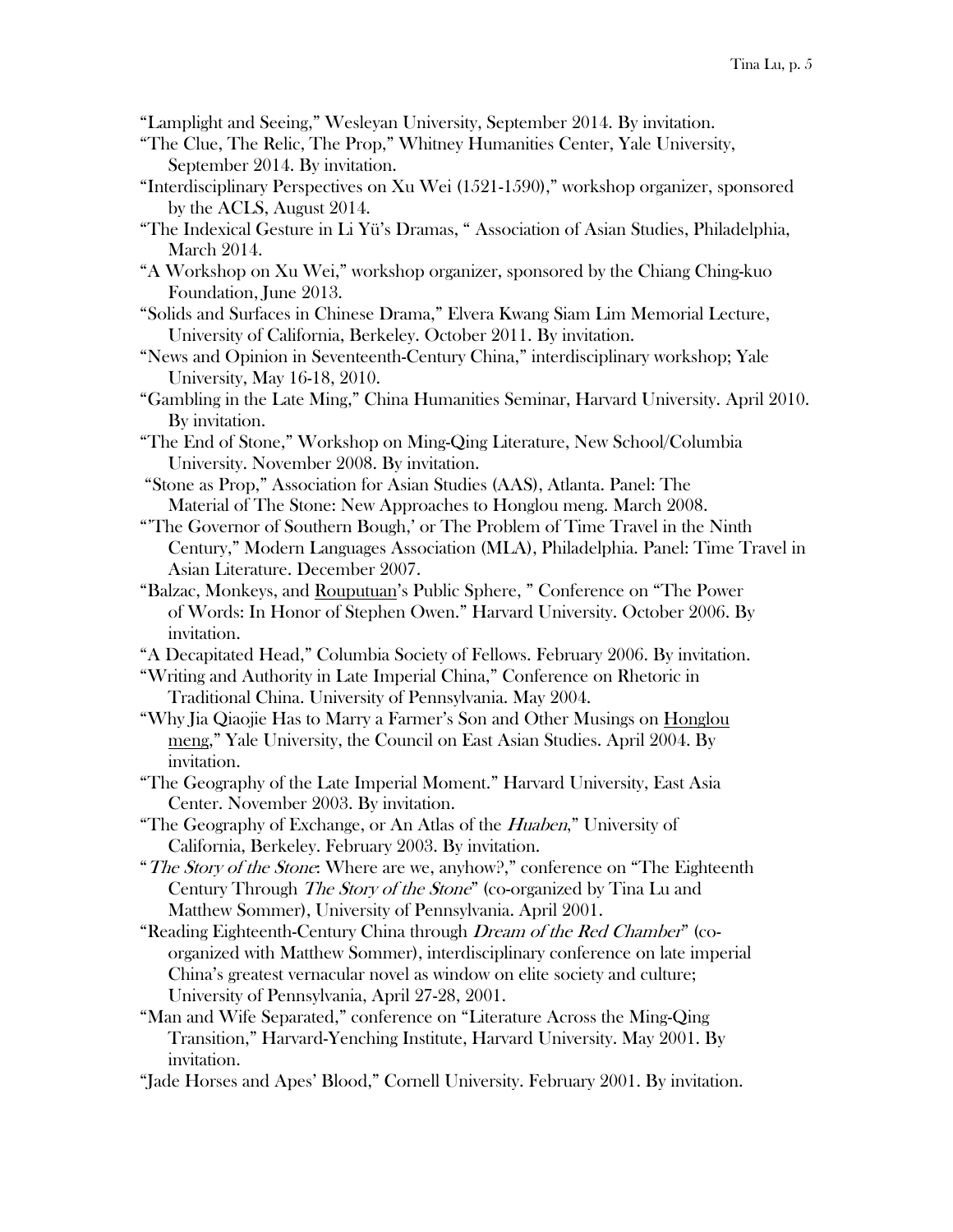- "Translation and Transaction Beyond the Borders," Center for East Asian Studies Humanities Colloquium, University of Pennsylvania. November 2000. By invitation.
- "The Decline and the Fall: Reflections on the Conclusion to *Jin Ping Mei*," Association for Asian Studies (AAS), San Diego. Panel: Interdisciplinary Perspectives on *Jin Ping Mei*. March 2000.
- "Honglou meng and the Nameless Empire," Association for Asian Studies (AAS), Boston. Panel: Redology in the Fin de Siècle. March 1999.
- "Portraiture and Identity in Mudan ting," Symposium on Peony Pavilion, University of California, Berkeley. March 1999. By invitation.
- "Chuanqi and Empire," Center for East Asian Studies Humanities Colloquium, University of Pennsylvania. December 1998.
- "On Marcel Mauss and Widows: Reciprocity and Its Anxieties in Late Imperial China," American Comparative Literature Association (ACLA), Puerto Vallarta. Panel: Translation and Translation Theory. April 1997.
- "Authority and the Problem of Identity in Early Qing Texts," Association of Asian Studies (AAS), Chicago. Panel: Writing, Reading, and Constructing the Everyday World. March 1997.
- "A Spider and a Snake: Coincidences and the Practice of Comparative Literature," Modern Language Association (MLA), Washington, D.C. Panel: Sinology in the Context of Comparative Literature. December 1996.

# GRANTS AND HONORS

- ACLS Program in China Studies. Collaborative Reading Workshop Grant, 2013-4: Interdisciplinary Perspectives on Xu Wei (1521-1590).
- ACLS / Chiang Ching-kuo Foundation New Perspectives on Chinese Culture and Society Workshop Grant, 2010-2011. News and Opinion in Seventeenth-Century China.
- Mellon Foundation New Directions Fellowship, 2005-2011.
- Gustav Ranis Prize for Best Book on an International Subject by a Yale Faculty Member, 2009.
- National Humanities Center, Robert Goheen Fellow, 2005.
- Trustees' Council Summer Faculty Research Fellowship. University of Pennsylvania, 2003.
- Curriculum Development Grant, Center for East Asian Studies, University of Pennsylvania, 2001, 2003.
- Various grants for conference on "Reading Eighteenth-Century China through The Dream of the Red Chamber" (co-organized with Matthew Sommer), University of Pennsylvania, 2001.
- Horst Frenz Prize, for the best paper delivered at the Annual Meeting of the American Comparative Literature Association. April 1997.
- Mellon Fellowship in the Humanities, 1991-1996.

Fulbright Grant for study abroad in Taiwan, 1990-1991.

## **SERVICE**

Inaugural Head of Pauli Murray College, Yale. 2016 to present. Drama Editor, Journal of Chinese Literature and Culture, 2012 to present.